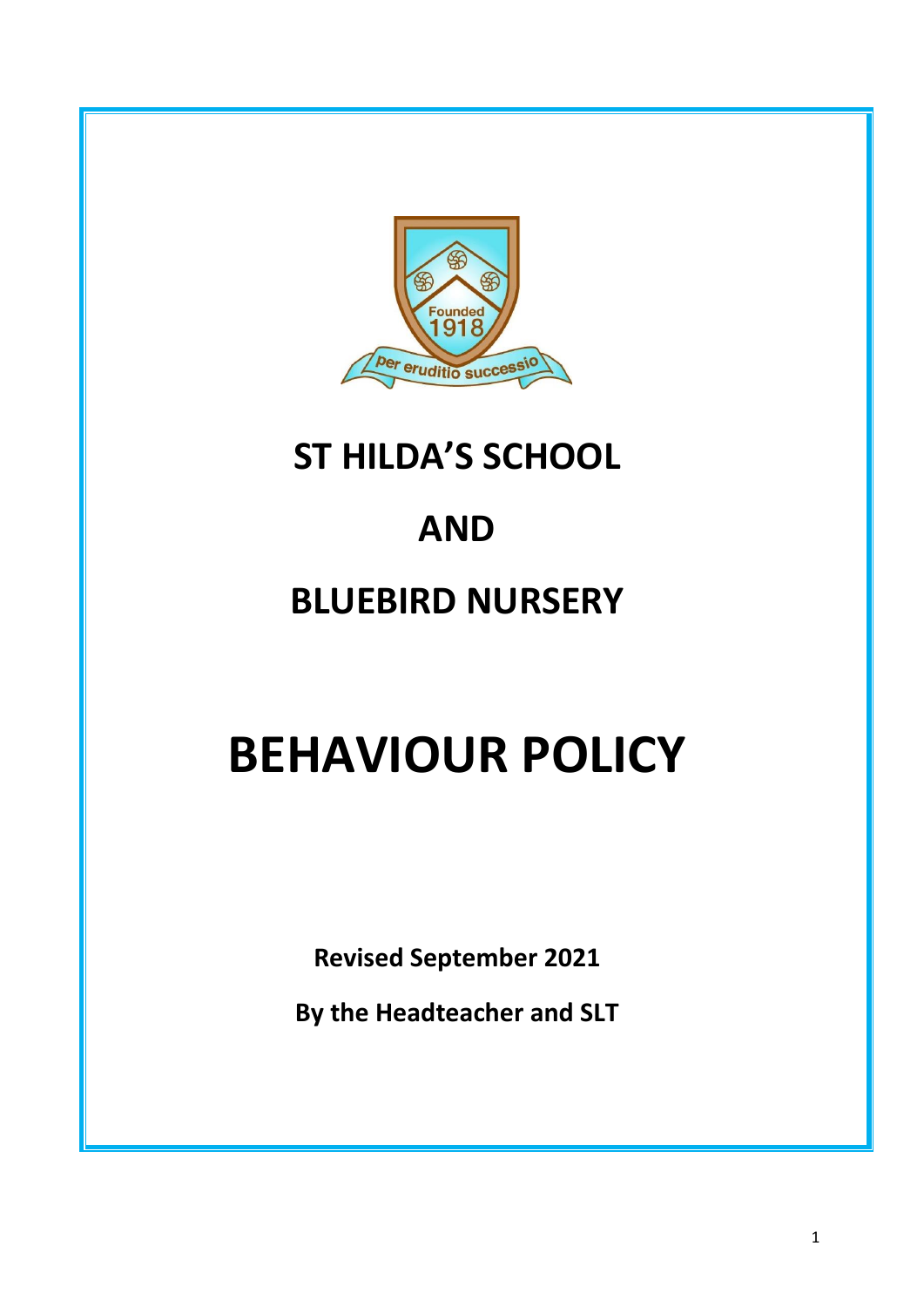# Contents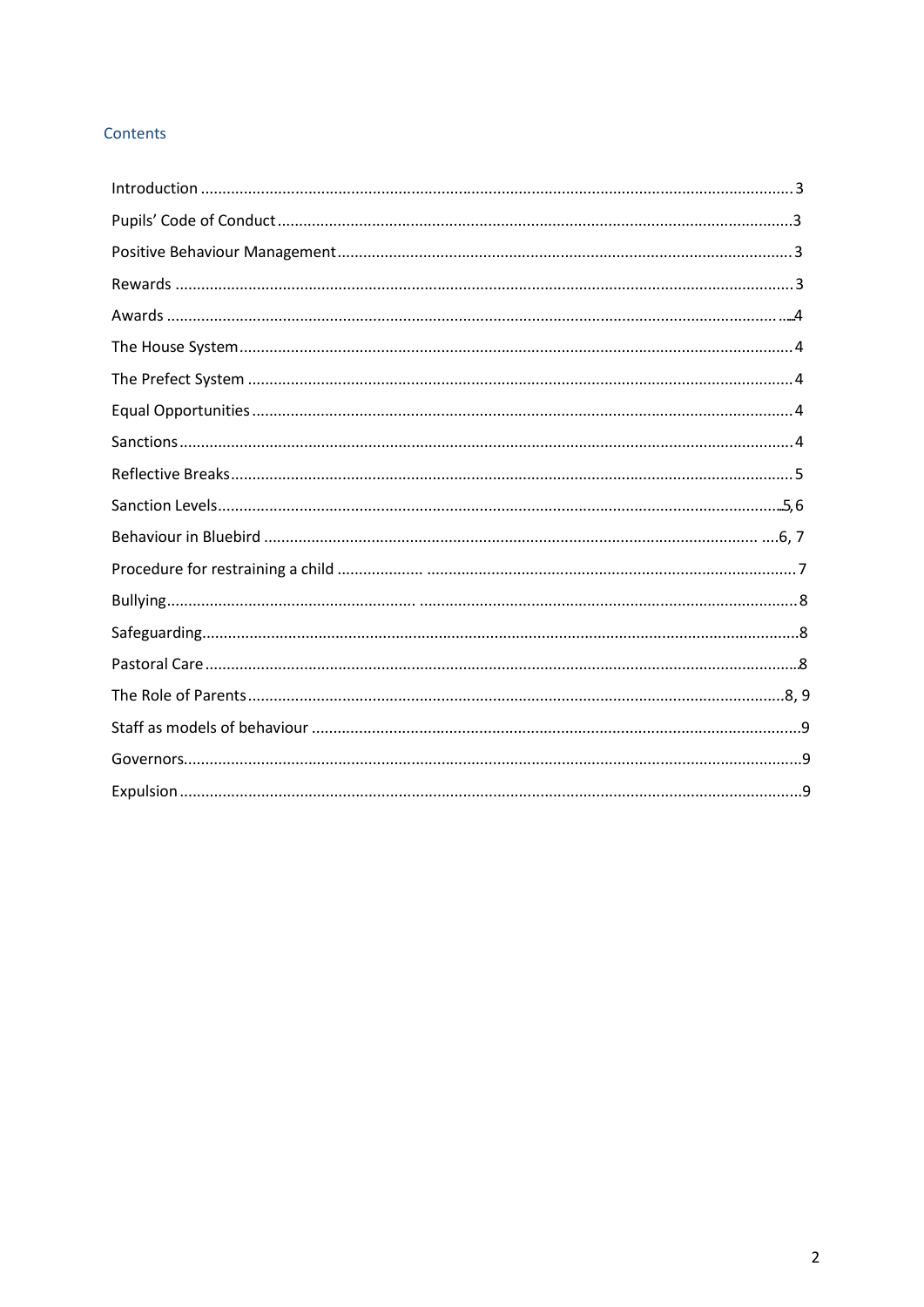#### **Introduction**

This Behaviour Policy has been reviewed by the Head, SLT and is reviewed at regular intervals annually.

This policy has been drawn up with regard to the DfE non-statutory guidance, *Behaviour and Discipline in Schools (Jan*

*2016).*

The Behaviour Policy enables each child at St Hilda's and Bluebird Nursery to feel safe and respected,

*'within a supportive, safe and caring community where each child can develop into an independent individual, who can achieve their personal best, while showing a deep respect for others'*

St Hilda's and Bluebird Nursery aimsto develop for each pupil, confidence about themselves, respect for others and a realisation that they and others are valued and respected by the school. There is also a great deal of emphasis on self-discipline and helping the pupil to develop a sense of responsibility about personal behaviour.

In Bluebird Nursery and Reception, we are committed to establishing a learning environment that promotes positive behaviour and relationships where children treat other with care and respect. We have an inclusive setting that supports all children as they take increasing responsibilities for themselves, their actions and consider the welfare and wellbeing of others.

# **Pupils' Code of Conduct**

 All members of St Hilda's and Bluebird Nursery should treat one another with respect, courtesy and consideration at all times. This respect should extend out of school hours. The welfare and safety of all pupils is paramount and the behaviour expectations at break times, in class and through the dress code reflect that belief. Please refer to the Pupils' Code of Conduct chart for more details on specific behaviour expectations. Every child has to read and agree to the expectations set out in the Pupils' Code of Conduct chart. All children sign the chart in their classroom and it is then displayed as a reference and reminder for all throughout the year.

#### **Positive Behaviour Management**

The philosophy that underpins the discipline at St Hilda's and Bluebird Nursery aims to develop a confidence in the pupils about themselves and a respect for others with a realisation that they, and others, are valued and respected by the school. There is a great deal of emphasis on selfdiscipline and helping the pupil to develop a sense of responsibility about personal behaviour.

#### **Rewards**

Wherever possible, the staff approach should be to notice, encourage and reward good behaviour, rather than to take good qualities for granted. Every pupil should have equal access to rewards, with emphasis placed on individual achievement. Good manners and good behaviour are recognised and promoted across the school through the awarding of merit points.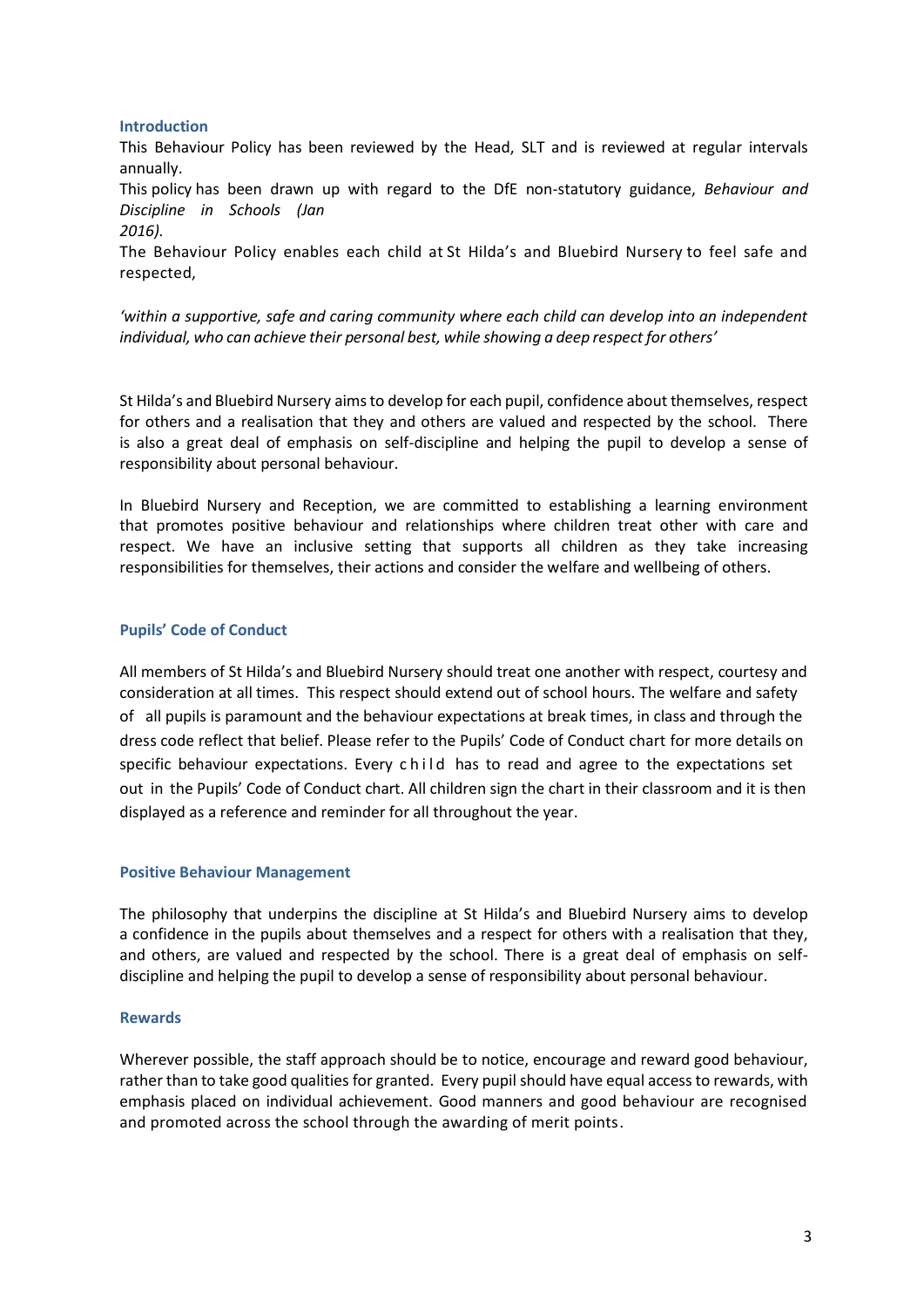### **Awards**

- Good behaviour, kindness and consideration are recognised by merit points from Reception to Form 6.
- Friday assembly is an assembly to celebrate personal achievements:
	- 10 merits gain a merit badge, 20 merits gain a bronze badge, 30 merits gain a silver badge, 40 merits gain a gold badge, 50 merits gain a ruby badge, 60 merits gain a sapphire badge, 70 merits gain an emerald badge, 80 merits gain an amethyst badge, 90 merits gain a topaz badge and 100 merits gain a diamond badge.
	- Pupils also add tokens to the House Accumulators 10 merits  $-1$  token, 20 2 tokens, 30  $-3$  tokens, 40 – 4 tokens, 50 – 5 tokens and so on.

Achiever of the Week certificates, Best Form in Playground, Best Form in Assembly and Best Cloakroom are all awarded to nominated pupils.

All achievements inside and outside school are recognised.

# **The House System**

The House system operates throughout the school and provides a vertical structure, to complement the horizontal structure of year groups. The Houses provide an opportunity for girls of all ages to get to know each other and to work together for a common goal, in sport, drama, music, dance, art, fund-raising for charities and so on.

# **The Prefect System**

To encourage a culture of positive behaviour at St Hilda's and Bluebird Nursery all Form 6 are prefects. The prefects apply in writing to the Head who then interviews them for the prefect or House position. The prefects are expected to be role models for all the younger pupils. They are given an induction session where their responsibilities are discussed.

# **Equal Opportunities**

Children's behaviour must be managed effectively and in a manner appropriate for their stage of development and particular individual need.

The race, nationality, colour of ethnic origin of a pupil is immaterial in the way behaviour is managed in the school. Reasonable adjustments are made for pupils with SEND to create an all-inclusive environment for all. Each pupil is seen as a unique individual and each behaviour issue is seen in that context. Please refer to the Equal Opportunities Policy for further information.

#### **Sanctions**

At St Hilda's and Bluebird Nursery there are expectations of good behaviour in all areas of school life and are set out in the Pupil Code of Conduct Chart. If individual pupils fail to meet these good behaviour expectations there will be sanctions. The sanctions are set out on the next page. The sanctions apply to any breach of positive behaviour expectations by pupil in school or on school trips.

Bluebird Nursery have their own set of sanctions as set out in their Bluebird Nursery Pupil Code of Conduct Booklets.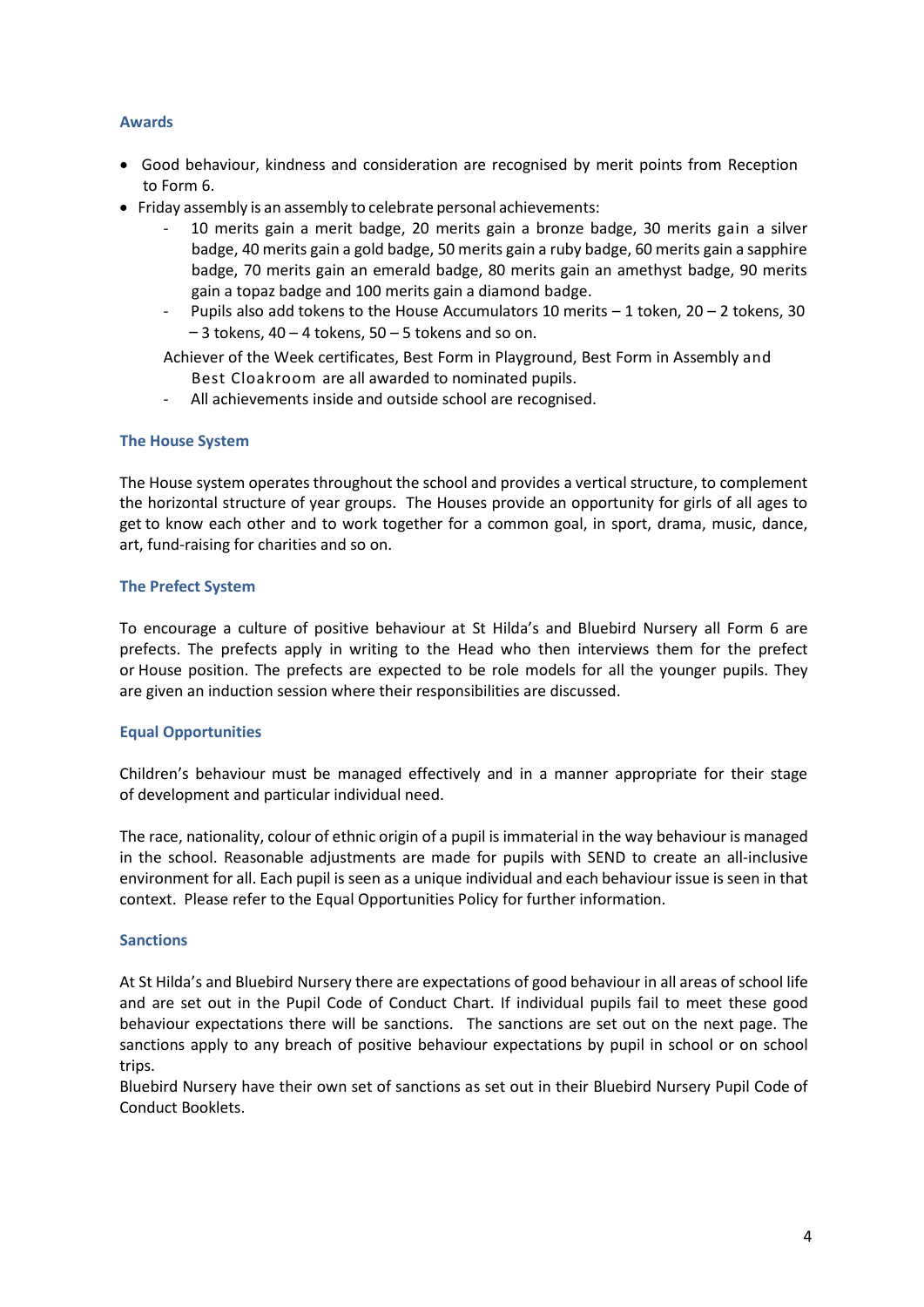#### **Reflective Breaks**

When a pupil has breached the positive behaviour expectation a reflective break will be given. The break will be in a supervised central location. The pupil will be required to write out a Reflective Break Record where they have to think about the breach in behaviour and the strategies they need to employ to avoid such behaviour in the future. The Reflective Break Record is kept in the Deputy Head's office.

### **Sanction Levels**

Sanction Levels are detailed below in the Sanction Level Chart and detail the different levels of sanctions from the minor to the serious and the procedures set in place for each stage. All records of sanction are kept in the Sanction File in the Deputy Head's Office. When a pupil reaches the Mid-Level 3-4 Sanctions the pupil's parents are informed and strategies are put in place to address the behaviour issues. Records of these sanctions and strategies are kept in the Sanction File. The High Level 5 sanctions are dealt with by the Head and High Level 6-7 the Head and Governors.

| What will happen if I break the code of conduct?                                                                                                |                                                                                                                               |                                                                                                                                                                                                                                                                                     |  |
|-------------------------------------------------------------------------------------------------------------------------------------------------|-------------------------------------------------------------------------------------------------------------------------------|-------------------------------------------------------------------------------------------------------------------------------------------------------------------------------------------------------------------------------------------------------------------------------------|--|
| Level 1: Your teacher will talk to you about what has happened                                                                                  |                                                                                                                               |                                                                                                                                                                                                                                                                                     |  |
| $\mathbf{1}$                                                                                                                                    | If you do not follow the school<br>rules after being reminded<br>more than once to do so.                                     | You will be given two warnings by the teacher then if you still do<br>not behave yourself you will miss a play time and be given a<br>Reflective Break. Your Form Teacher will be informed if you are<br>told off by another teacher in the school.                                 |  |
| Level 2: The Deputy Head is informed and your parents will be told about what has happened                                                      |                                                                                                                               |                                                                                                                                                                                                                                                                                     |  |
| $\mathbf{2}$                                                                                                                                    | Unacceptable behaviour<br>includes: pushing, punching,<br>spitting, talking back to the<br>teacher, being rude to others.     | The Form Teacher and Deputy Head are informed of your<br>unacceptable behaviour.<br>Your Form Teacher will ask your parents to come in for a                                                                                                                                        |  |
|                                                                                                                                                 |                                                                                                                               | meeting to discuss your behaviour.                                                                                                                                                                                                                                                  |  |
| Level 3: The Head will inform the pupil's parents and they will be invited to the school to discuss your                                        |                                                                                                                               |                                                                                                                                                                                                                                                                                     |  |
|                                                                                                                                                 |                                                                                                                               | behaviour                                                                                                                                                                                                                                                                           |  |
| 3                                                                                                                                               | Zero tolerance<br>This is any behaviour which<br>affects the safety of other<br>pupils and staff. This is when                | Any incident would be assessed and dealt with individually and<br>any punishment given would be at the discretion of the Head<br>Teacher and your parents will be told about what has happened.                                                                                     |  |
|                                                                                                                                                 | you hurt other pupils or a staff<br>member, behave in an<br>aggressive way, or refuse to do<br>what you have been told to do. | You might not be allowed to stay in your classroom, which<br>would be very sad. You may be asked to work in another area or<br>class in the school for up to 5 days depending on how bad your<br>behaviour has been.                                                                |  |
| Level 4: The Head will invite the parents of the pupil to the school to discuss the serious/major incident or<br>series of continuing incidents |                                                                                                                               |                                                                                                                                                                                                                                                                                     |  |
| 4                                                                                                                                               | Unacceptable behaviour:<br>Any behaviour that<br>puts you, any other<br>child or adult in<br>immediate danger<br>Continually  | This is a very serious matter and would be assessed and dealt<br>with individually. Any punishment, sanction, or exclusion would<br>be at the discretion of the Head Teacher and would be discussed<br>with your parents and the governors of the school would also be<br>informed. |  |
|                                                                                                                                                 | misbehaving after<br>following the steps for<br>levels 1, 2 or 3 as<br>described above.                                       | You would be excluded from the school for a set period of time,<br>up to one week, which means that you would have let yourself<br>down.                                                                                                                                            |  |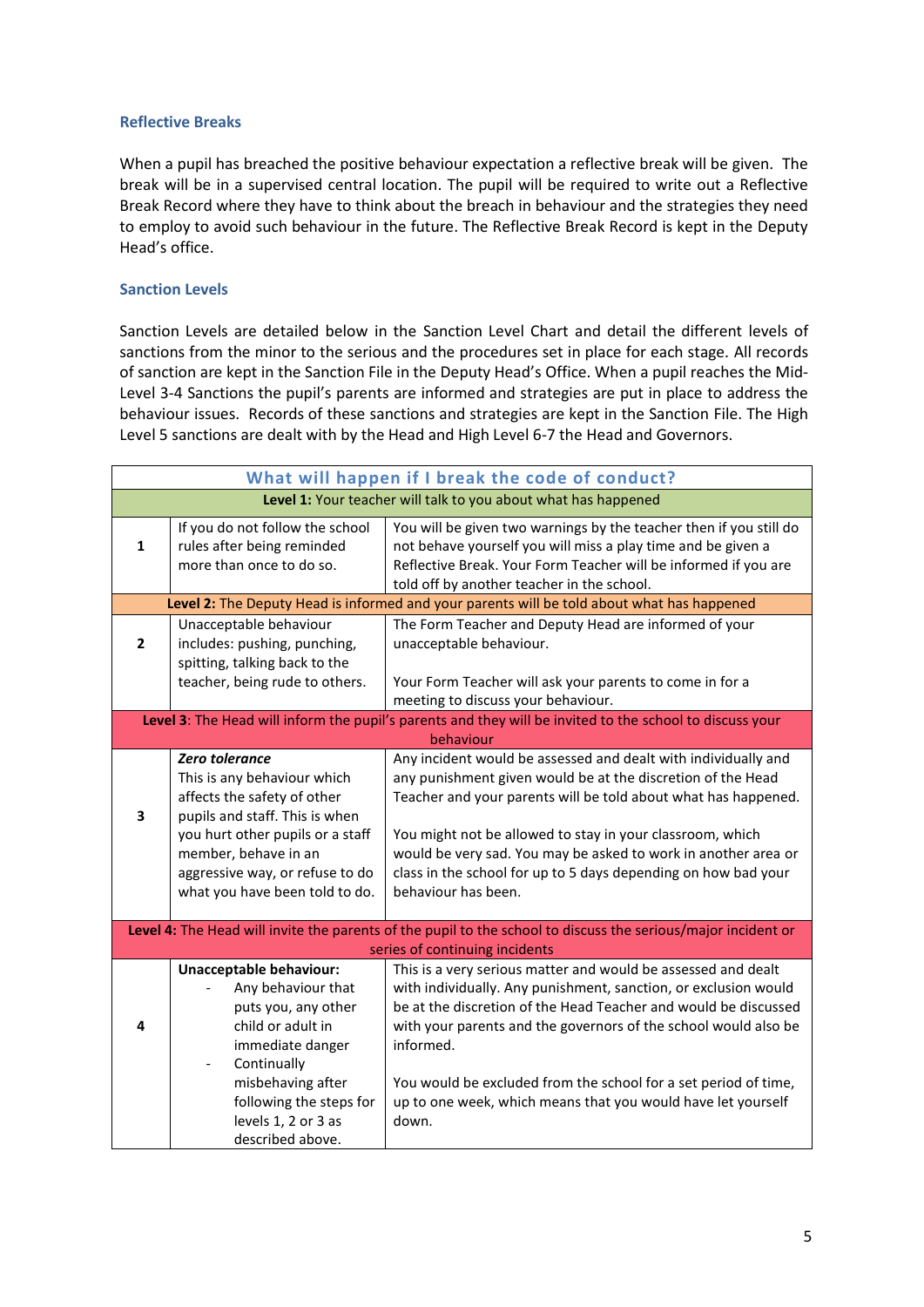| <b>Totally unacceptable</b>             | A major incident would be assessed and dealt with individually |
|-----------------------------------------|----------------------------------------------------------------|
| behaviour                               | and any punishment, sanction, or exclusion would be at the     |
| Behaviour that causes                   | discretion of the Head Teacher. Your parents would be asked to |
| serious harm to                         | come to the school immediately.                                |
| another person                          | You may be asked to leave the school permanently which         |
| Continually<br>$\overline{\phantom{a}}$ | would be the worst possible result and would make us all very  |
| unacceptable                            | sad.                                                           |
| behaviour after                         |                                                                |
| following steps for                     |                                                                |
| levels 1, 2, 3 or 4                     |                                                                |

# **Behaviour in Bluebird**

At Bluebird Nursery we aim to provide a safe secure and caring environment where children learn to respect each other and the people who look after them.

Staff will endorse, praise and reward positive behaviour through positive reinforcement and will take appropriate steps to avoid a situation in which children receive adult attention only in return for undesirable behaviour.

The Head of Nursery is the designated person responsible for behaviour management issues within Bluebird Nursery and she supports and guides the staff in this key area of practice.

It is our aim to guide children by example to develop:

- Good manners
- Politeness
- Sharing
- Good interaction with their peers
- Respect for children, adults and equipment
- Social Awareness
- Environmental Awareness.

The Key Person system within Bluebird Nursery provides an opportunity for girls and boys to get to know each other and to work together during activities and sports.

In the event of unacceptable behaviour positive techniques such as re-direction and distraction will be encouraged. Sometimes it may be necessary to remove a child from a particular activity for a short while; this may be used at the discretion of the staff.

Sanctions will always take into account the age and stage of development of the child. A child will never be labelled as bad or naughty and it will always be made clear that it is the behaviour and not the child that is unacceptable.

Under NO circumstance is a raised voice, physical punishment or the threat of physical punishment ever used. In the event of persistent unacceptable behaviour parents will be informed and will be asked to meet with a senior member of staff to discuss their child's behaviour. We will always endeavour to resolve any difficulties and work together to ensure consistency between home and Nursery. In some cases it may be necessary to request additional advice and support from other childcare professionals.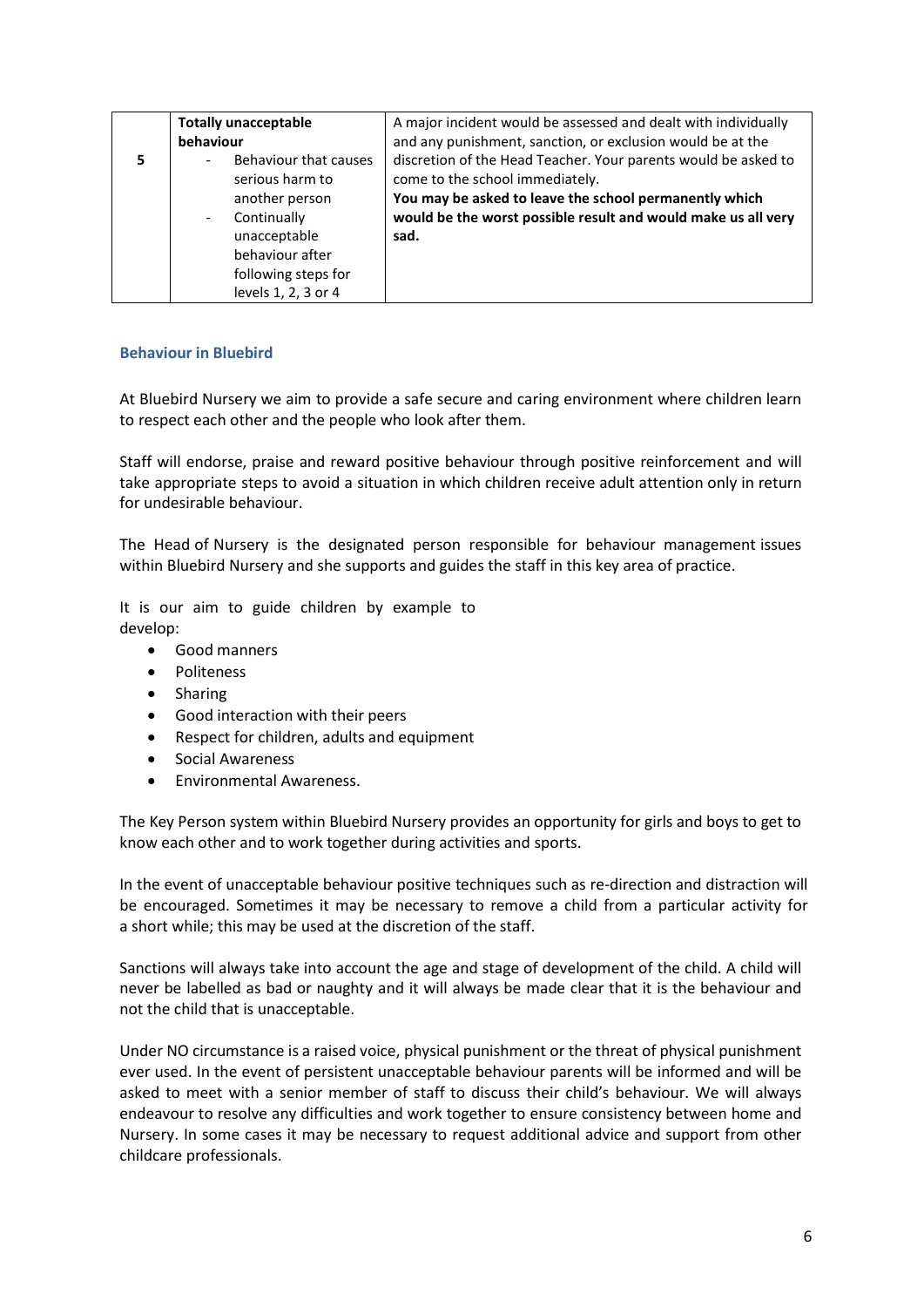In Bluebird Nursery we expect our children to respect their teachers and their peers as set out in the Bluebird Pupil Code of Conduct booklet. We introduce "Show and Tell" in our classrooms to encourage children to listen to each other. We expect the children to have manners – remembering to say "Please" and "Thank you", holding doors open and helping others where they can. We teach the children about different cultures to instil a sense of understanding of others. Table manners too, are important, along with the social aspect of sharing a meal in harmony.

If a child behaves inappropriately, we will discuss the situation with the child or children separately from the class. Sometimes a teacher will bring the child to the Deputy Head if it is a reoccurring matter.

If however we feel it is serious or ongoing, we will contact the parents and we may decide to work with them on a behaviour strategy.

We aim to provide a positive, happy, safe and secure environment where our children feel confident to grow as individuals and learners. We recognise the need for an ordered environment where children are given clear expectations. This will allow them to develop their play and learning without fear of being hurt or hindered by anyone else.

All adults will have a responsibility to model positive behaviour with regard to friendliness, care and kindness and to help the children learn how to discuss their feelings.

Behavioural expectations will be discussed with staff, parents and children as they join Bluebird Nursery. All pupils will receive a code of conduct booklet.

Behavioural expectations will be consistent from all staff so that the children feel safe and secure and learn what is expected of them. This will help them to develop positive behavioursin the setting.

Adults in Bluebird Nursery will employ good practice to prevent and challenge unacceptable behaviour appropriately. We recognise that this behaviour can be borne out of insecurity. We will ensure that all children feel they have equal value within the nursery.

#### **Procedure for restraining a child**

Physical intervention should only be used to manage a child's behaviour if it is necessary to prevent personal injury to the child, other children or an adult, to prevent serious damage to property or in what would reasonably be regarded as exceptional circumstances. Any occasion where physical intervention is used to manage a child's behaviour should be recorded and parents should be informed about it in the same day. Please refer to the Physical Intervention and Restraining Policy for guidance.

A named practitioner should be responsible for behaviour management issues. The person should be supported in acquiring the skills to provide guidance to other staff and access expert advice if ordinary methods are not effective with a particular child. The behaviour manager for the school is the Deputy Head.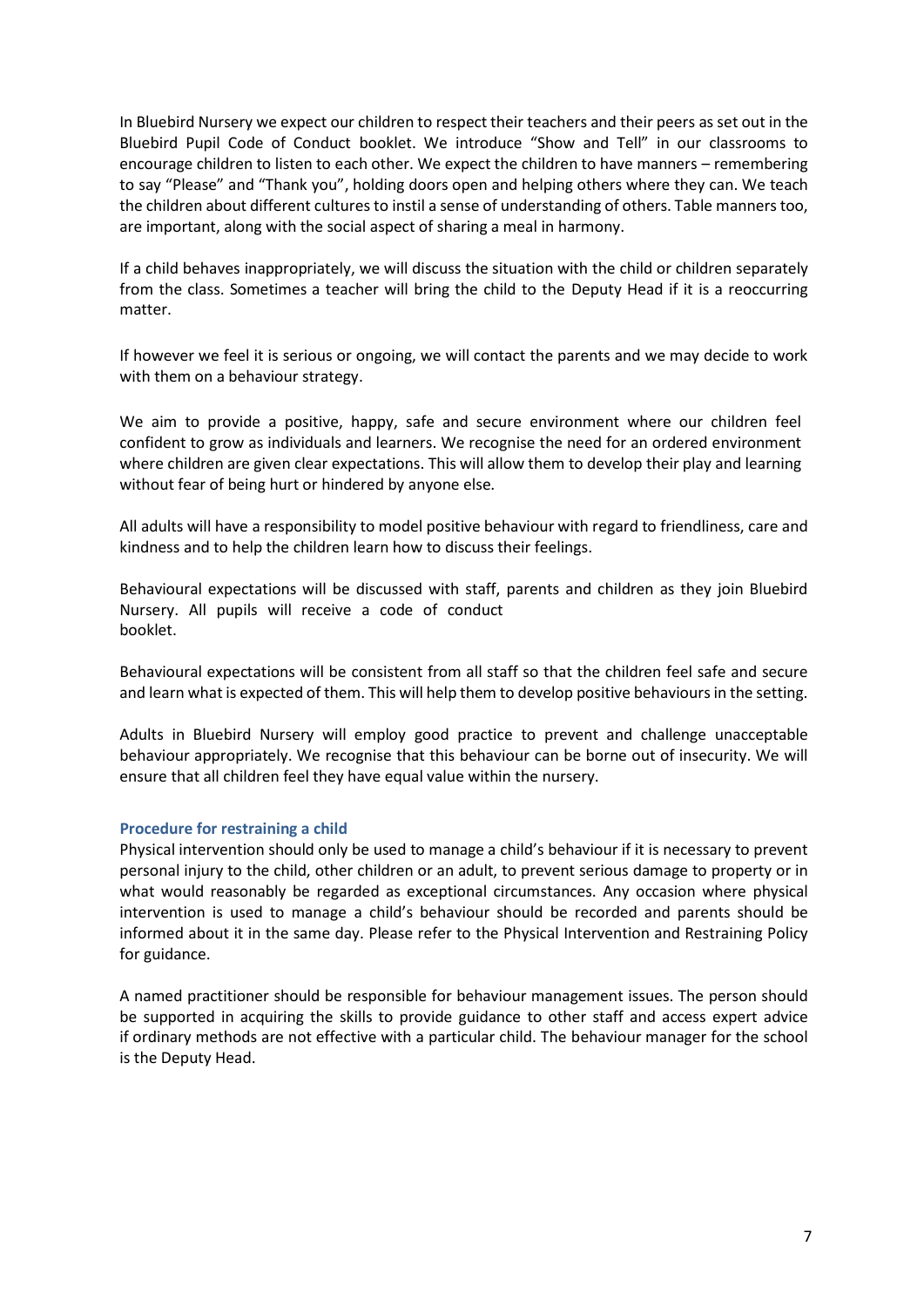#### **Bullying**

At St Hilda's and Bluebird Nursery any type of bullying is totally unacceptable and contrary to the aims and objectives of the school.

The Head and the Deputy Head keep guidelines and procedures for dealing with bullying which are designed to help staff with anti-bullying initiatives.

Please refer to the Anti-Bullying Policy for more information.

#### **Safeguarding**

At St Hilda's and Bluebird Nursery the welfare, safeguarding of the pupils is paramount, and we have guidelines and procedures for dealing with suspected child abuse. Please refer to the Safeguarding Policy for further reference.

The staff regularly meet to overview and discuss pupils' progress, behaviour and social development. Staff will have regular meetings that discuss pupils who they feel warrant a low level of concern; a record of these individual concerns will be kept in separate confidential files. The staff will also record all breaches in behaviour expectations on the pupil's profile. An up to date and current pupil profile will inform staff of the pupil who will require a deeper understanding and strategies.

Unacceptable behaviour of pupils may have a more serious origin and the staff should be able to recognise the different signs of abuse. Staff should contact the DSL (Deputy Head) or refer to the Safeguarding Policy for advice if they have any concerns about a child's behaviour.

#### **Pastoral Care**

We believe at St Hilda's and Bluebird Nursery positive behaviour flourishes with good pastoral care.

In Bluebird Nursery and Reception we believe that children flourish best when their personal, social and emotional needs are met and where there are clear and developmentally appropriately expectations for their behaviour.

The Form Teacher (in Bluebird Nursery it will be the Key Person) is responsible for the care of the pupils in their form on a day-to-day basis. The Deputy Head is responsible for the overall discipline and general pastoral well-being of all pupils in the school on a day to day basis and the Head will liaise with them on a regular basis. The Senior Leadership Team will discuss issues that arise and report to a general staff meeting. Please refer to the Pastoral Care Policy for further reference.

#### **The Role of Parents**

At St Hilda's and Bluebird Nursery we accept the important role the parents play in reinforcing positive behaviour.

In Bluebird Nursery and Reception, we work in close relationship with the children's parents and therefore are regularly informed about their child's behaviour and should any issues arise we work jointly to decide how to respond appropriately.